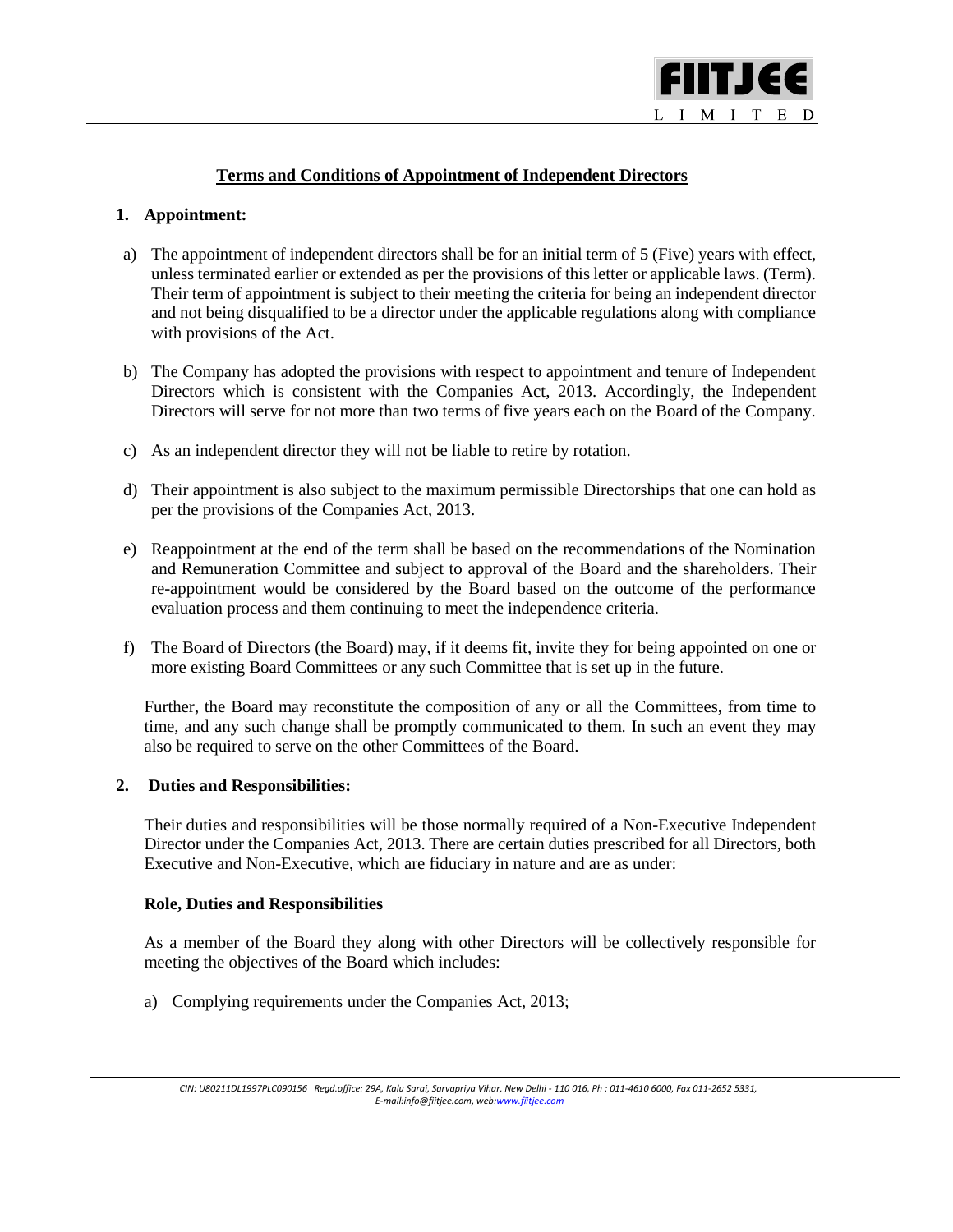

- b) Accountability under Directors Responsibility Statement, they are expected to provide their expertise and experience inter alia in the field of strategic planning, Management and corporate governance including board best practices in the functioning of Board and committees in which They may be nominated;
- c) They shall act in good faith in order to promote the benefit of its members as whole, objects of the Company for and in the best interest of the Company;
- d) They shall discharge their duties with due and reasonable care, skill and diligence;
- e) They shall make full disclosures of their interest as per requirement of Section 184 of the Act;
- f) They shall abide by the Code for Independent Directors as outlined in Schedule IV to Section 149(8) of the Act and the duties of Directors as provided in the Act;
- g) They will be responsible in providing guidance in the area of their expertise;
- h) They shall promptly intimate the Company Secretary and Registrar of Companies in the prescribed manner regarding any change in personal details provided to the Company;
- i) They shall not achieve or attempt to achieve any undue gain or advantage either to their self or to their relatives, partners or associates;
- j) They shall not assign their office as Director and any assignments so made shall be void;
- k) They shall act in accordance with the Company's Articles of Association and Share Subscription - Cum - Shareholders Agreement;

## **3. Time Commitment:**

l

- a) As a Non-Executive Director they are expected to bring objectivity and independence of view to the Board's discussions and to help provide the Board with effective leadership in relation to the Company's strategy, performance and risk management as well as ensuring high standards of financial probity and corporate governance. They will be expected to attend Board, Board Committees to which they may be appointed and Shareholders meetings and to devote such time to their duties, as appropriate for them to discharge their duties effectively.
- b) By accepting this appointment, they confirm that they are able to allocate sufficient time to meet the expectations from their role to the satisfaction of the Board. They agree to devote such time as is prudent and necessary for proper performance of their role, duties and responsibilities as an Independent Director.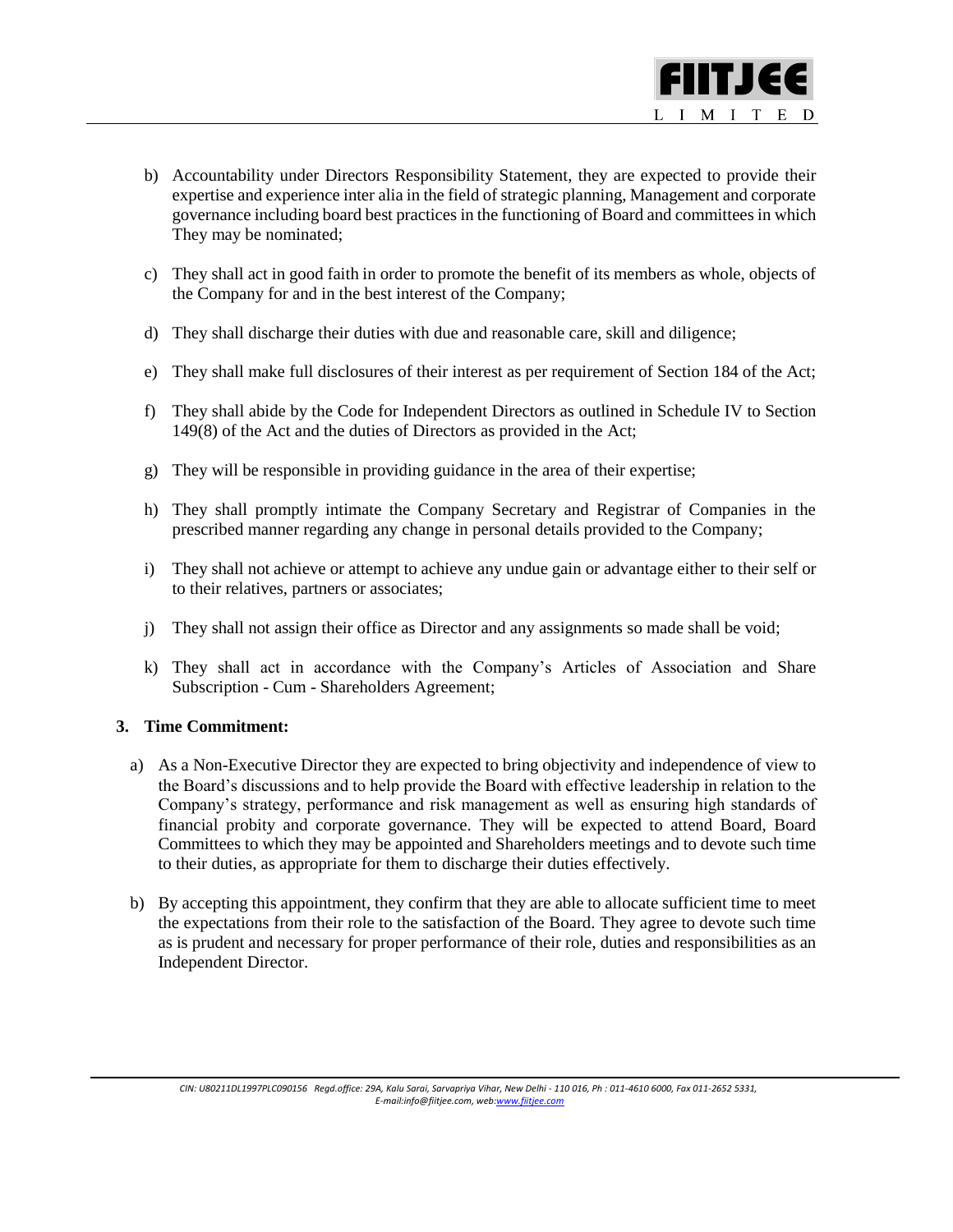

## **4. Remuneration:**

l

The Independent Directors shall be paid sitting fees for attending the meetings of the Board and the Committees of which they are members. The sitting fees payable shall be determined by the Board from time to time.

## **5. Insurance:**

The Company will take an appropriate Directors' and Officers' Liability Insurance Policy and pay the premiums for the same. It is intended to maintain such insurance cover for the term of their appointment, subject to the terms in force from time to time.

## **6. Code of Conduct:**

- a) As an Independent Director of the Company, they agree to follow the Code for Independent Directors as set out in Schedule IV of the Act.
- b) They will apply the highest standards of confidentiality and not disclose to third party any information related to the Company except as permitted by law or prior clearance from the chairman or company secretary.
- c) Unless specifically authorized by the Company, they shall not disclose Company or business information to public constituencies such as the media, the financial community, employee, shareholders agents, franchisees, dealers, distributors and importers.

Their obligation of confidentiality shall survive the termination or cessation of their directorship with the Company.

Additionally, they shall not participate in any business activity which might impede the application of their independent judgement in the best interest of the Company.

## **7. Performance Appraisal / Evaluation Process:**

As a Member of the Board, their performance as well as the performance of the entire Board and its Committees shall be evaluated annually. Evaluation of each director shall be done by all other directors. Actual evaluation process shall remain confidential and shall be a constructive mechanism to improve the effectiveness of the Board / Committee.

## **8. Disclosure, other Directorship and business interest:**

During the term, they shall promptly notify the Company of any change in their directorships and provide such other disclosures and information as may be required under the applicable laws. They also agree that upon becoming aware of any potential conflict of interest with their position as